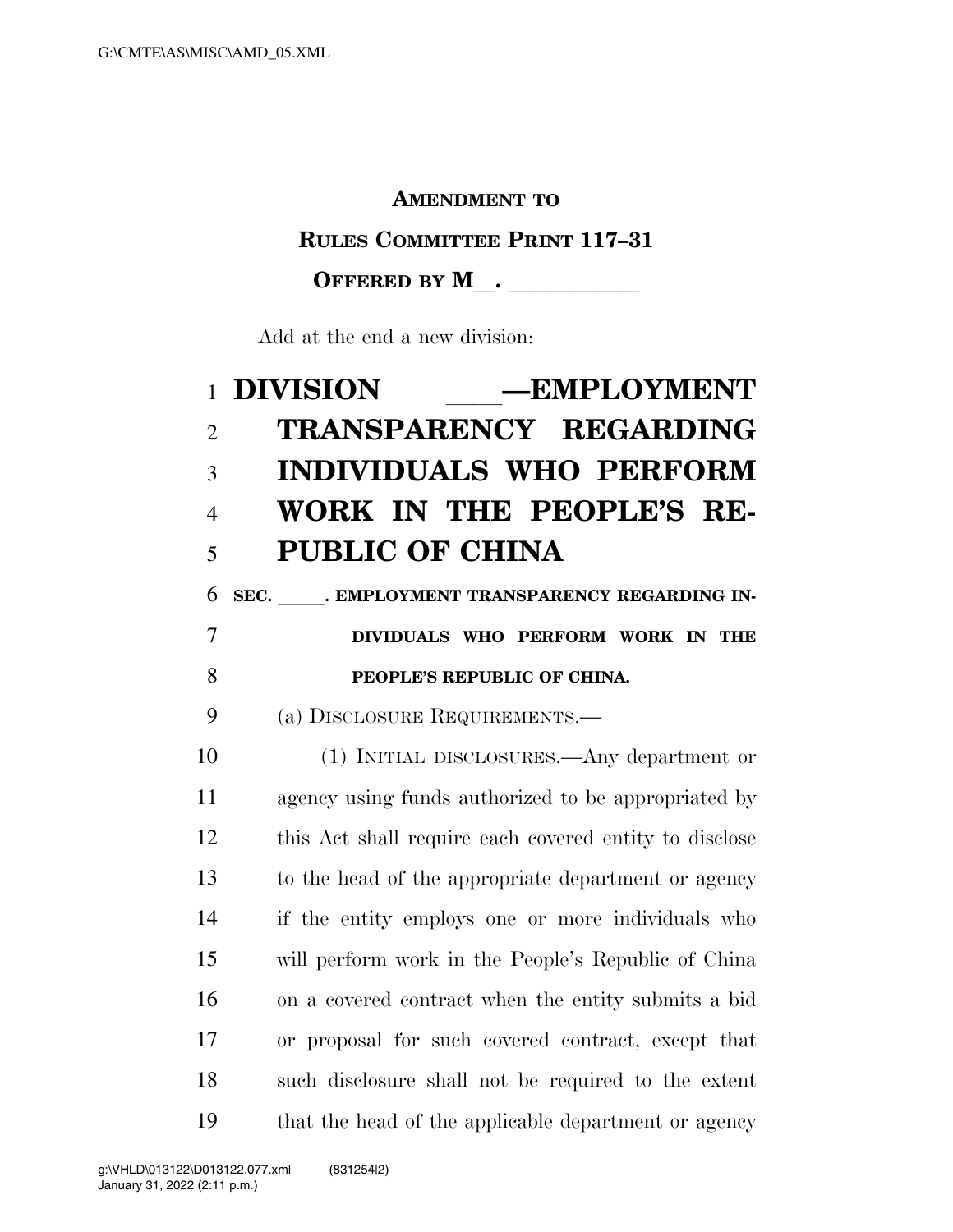- determines that such disclosure would not be in the interest of national security.
- (2) RECURRING DISCLOSURES.—For each fiscal year funds are authorized to appropriated by this Act the head of the relevant department or agency shall require each covered entity that is a party to one or more covered contracts in the fiscal year to disclose to the head of the department or agency if the entity employs one or more individuals who per- form work in the People's Republic of China on any such contract.
- (3) MATTERS TO BE INCLUDED.—If a covered entity required to make a disclosure under para- graph (1) or (2) employs any individual who will perform work in the People's Republic of China on a covered contract, such disclosure shall include—
- (A) the total number of such individuals who will perform work in the People's Republic of China on the covered contracts; and
- (B) a description of the physical presence in the People's Republic of China where work on the covered contract will be performed.

 (b) FUNDING FOR COVERED ENTITIES.—The rel- evant department or agency may not award a covered con-tract to, or renew a covered contract with, a covered entity